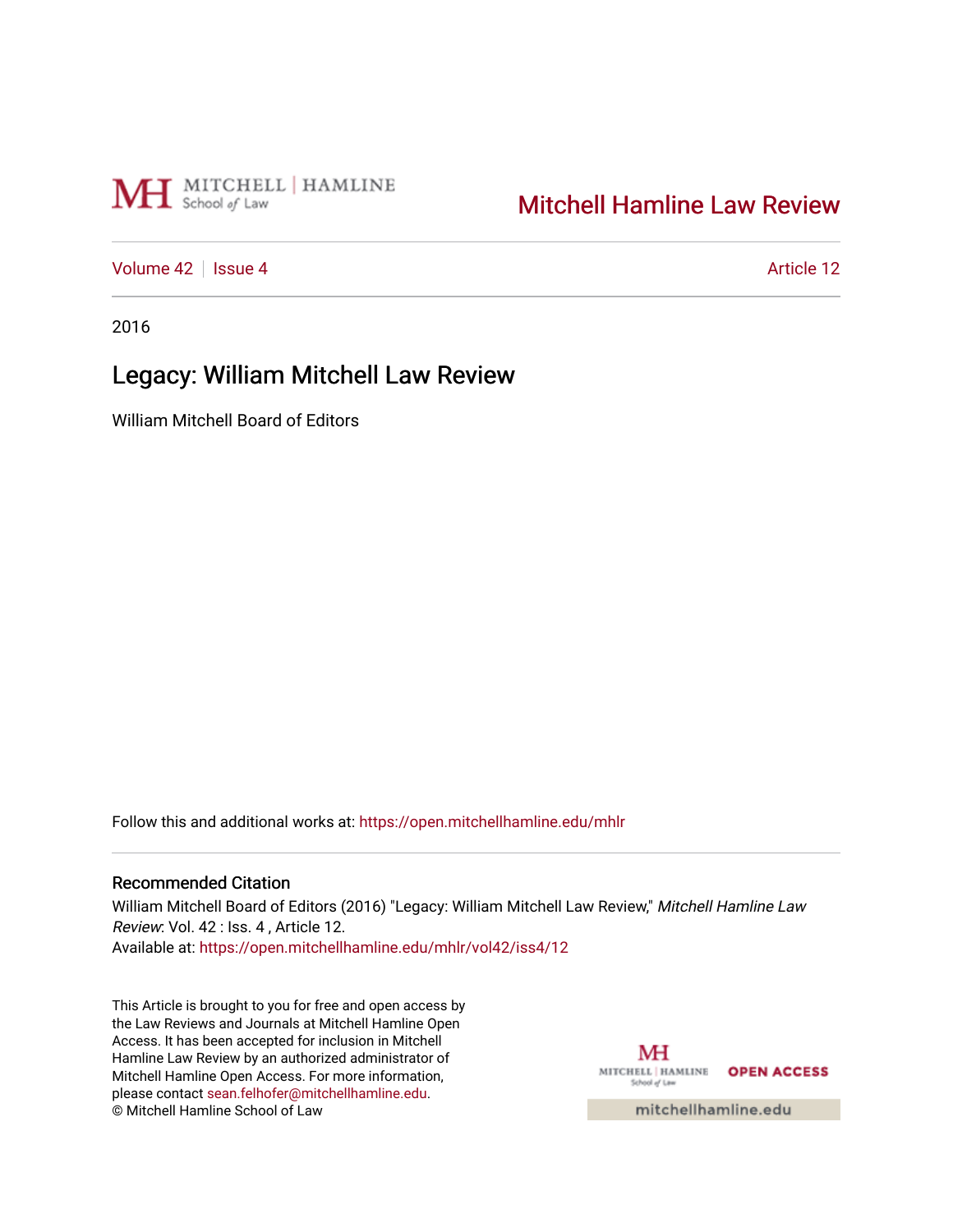#### **LEGACY:** *WILLIAM MITCHELL LAW REVIEW*

### William Mitchell Board of Editors†

The Board of Editors of the *William Mitchell Law Review* Volume 42 was elected in January 2015. We were flattered that our predecessors entrusted us to carry on this noble forty-one-year tradition and we were optimistic at the opportunity to make our mark.<sup>1</sup>

As we explored our new workspace, we encountered an old bookcase filled with past volumes of the *William Mitchell Law Review*. The first words of Volume 1 bear a message from then-Dean Doug Heidenreich comparing "the process of producing the first issue of the first volume of a new law review to the process of human birth."<sup>2</sup> How startling—nay, how lurid!—that the very first words in our *Law Review* described its very inception as "bloody and squalling."<sup>3</sup> It is ironic that one year later we would still find these words startling, not for their boldness, but rather for their clairvoyance.

Shortly after taking office, we learned that William Mitchell College of Law would combine with Hamline University School of Law, and our flagship law reviews, too, had to combine. Our Board of Editors prepared to stride ahead into an uncertain future. But, before moving forward, we had to return to that old bookcase. We needed to learn where we had been before we could determine how to move forward.

 <sup>†</sup> The authors thank past members of the *William Mitchell Law Review*.

 <sup>1.</sup> Which, at the time, we believed would comprise the implementation of a new edition of the *Bluebook*—uff da! *Compare* THE BLUEBOOK: A UNIFORM SYSTEM OF CITATION (Columbia Law Review Ass'n et al. eds., 19th ed. 2010), *with* THE BLUEBOOK: A UNIFORM SYSTEM OF CITATION (Columbia Law Review Ass'n et al. eds., 20th ed. 2015) (offering exciting new changes to the system of citation in legal scholarship, including expanded and streamlined citation guidance for electronic sources, condensed abbreviation tables, and other highly nuanced citation trickery).

 <sup>2.</sup> Douglas R. Heidenreich, 1 WM. MITCHELL L. REV. 1, intro. (1975).

 <sup>3.</sup> *Id.*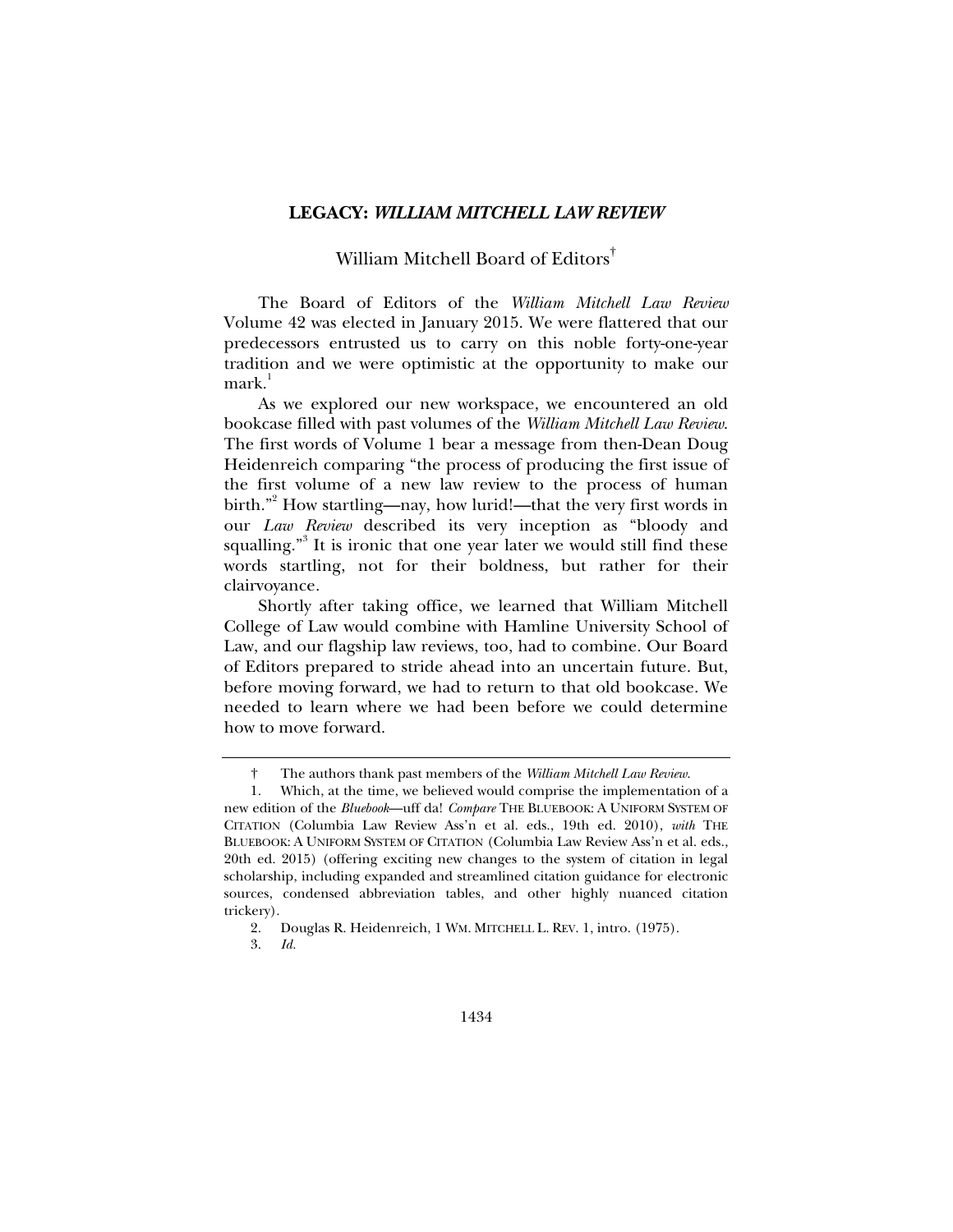In those old volumes, we found that the *William Mitchell Law Review* published its first issue in 1974 with an ambitious goal of creating an invaluable reference for judges and practitioners—and it did just that. Less than one year after the *William Mitchell Law Review* published its first articles, the Minnesota Supreme Court cited to one;<sup>4</sup> We also found that, in the *Law Review*'s forty-one year history, it published nearly 2000 articles, has been cited in hundreds of federal and state judicial opinions;<sup>5</sup> published prominent members of the federal and state judiciary, politicians, and countless professors and practitioners, $6$  and its articles have been downloaded over 150,000 times.

With a richer understanding of the journal's roots, we faced the combination with a sense of duty and an open mind. Combining two law reviews is no simple task: imagine attempting to fit a square peg and a circular peg into a triangular hole at the same time. Overnight, the Volume 42 Board of Editors swelled from fifteen to twenty-six individuals. Through a flurry of e-mails, meetings, and phone calls, we distilled from two distinct processes and legacies the rudiments of our new journal, the *Mitchell Hamline Law Review*.

As we finish our tenure as the Board of Editors, we place the old volumes back on the bookcase, pausing once more to reflect on our journal's opening words:

It is tempting to compare the process of producing the first issue of the first volume of a new law review to the process of human birth. The period of gestation is long,

 7. *See* William Mitchell Law Review*: Legacy Archives*, MITCHELL HAMLINE SCH. L., http://open.mitchellhamline.edu/wmlr (last visited June 23, 2016).

 <sup>4.</sup> *See* Holman v. Gen. Ins. Co. of Am., 304 Minn. 312, 317 n.5, 231 N.W.2d 81, 84 n.5 (1975) (citing Comment, *Civil Procedure: Seider with a Minnesota Flavor— A Federal Court Imports Quasi in Rem Jurisdiction Based on Garnishment of Liability Insurance Obligations [*Rintala v. Shoemaker*, 362 F. Supp. 1044 (D. Minn. 1973)]*, 1 WM. MITCHELL L. REV. 161 (1974)).

 <sup>5.</sup> Michael K. Steenson, *A Thirtieth Anniversary Tribute to the* William Mitchell Law Review, 30 WM. MITCHELL L. REV. 1465, 1467 n.5 (2004).

 <sup>6.</sup> U.S. Supreme Court Justices Warren E. Burger, Harry Blackmun, Sandra Day O'Connor, and Byron R. White wrote for the *Law Review*. Additionally, many members of the Minnesota judiciary wrote articles for the *Law Review*, including Minnesota Supreme Court Justices Rosalie E. Wahl, Lorie Gildea, Paul A. Anderson, Eric Magnuson, Helen Meyer, and Esther M. Tomljanovich. Walter F. Mondale, Hubert H. Humphrey III, Jesse Ventura, and Amy Klobuchar authored articles in the *Law Review* as well.